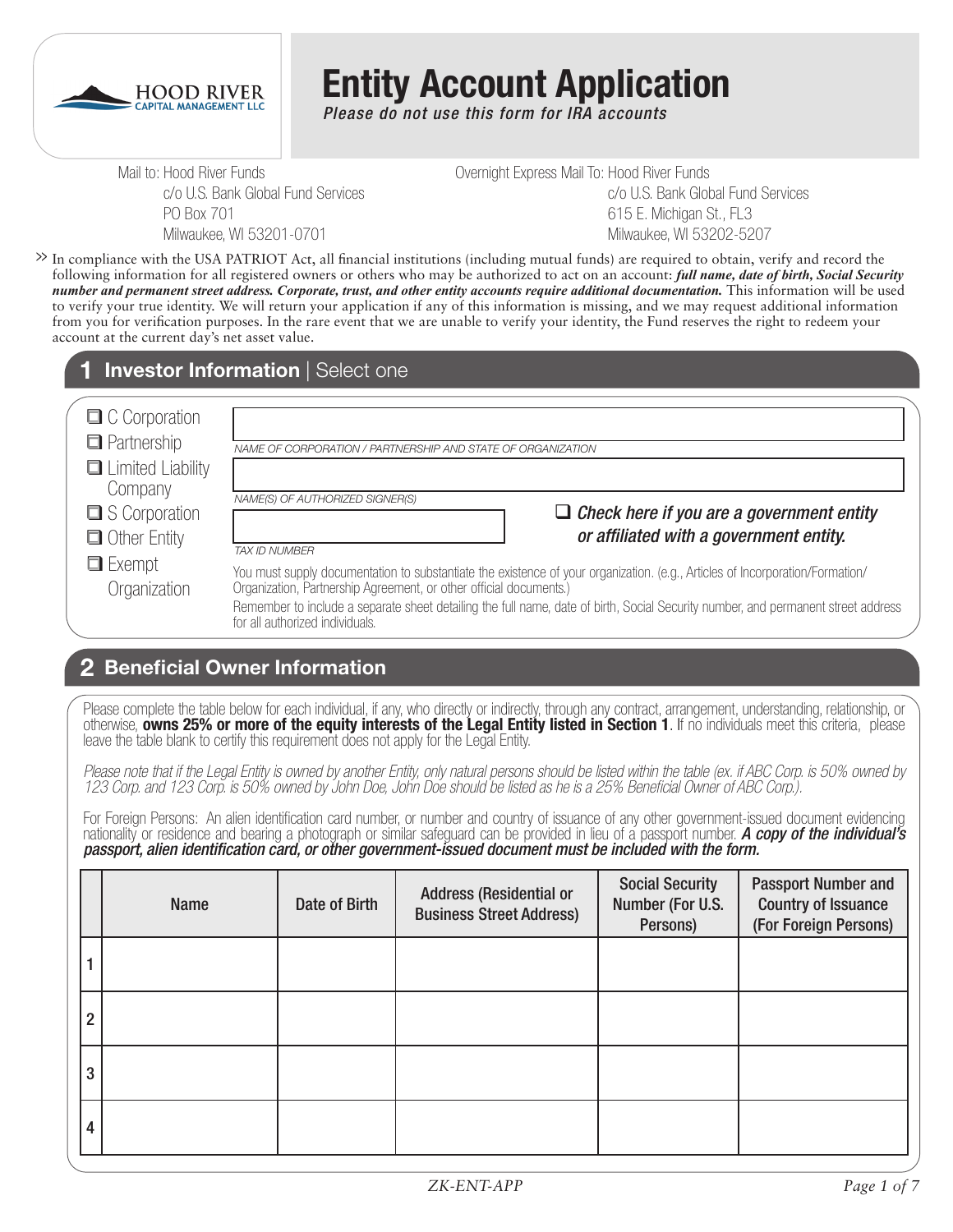#### **3 Controller Information**

Please complete the table below with the requested information for one individual with significant responsibility for managing the Legal Entity listed in Section 1, such as an executive officer or senior manager (ex. Chief Executive Officer, Chief Financial Officer, Chief Operating Officer, Managing Member, General Partner, President, Vice President, Treasurer), or any other individual who regularly performs similar functions (a beneficial owner named in Section 2 can be listed here if appropriate).

For a Foreign Person: An alien identification card number, or number and country of issuance of any other government-issued document evidencing nationality or residence and bearing a photograph or similar safeguard can be provided in lieu of a passport number. *A copy of the individual's passport, alien identification card, or other government-issued document must be included with the form.* 

| <b>Name</b> | Date of Birth | <b>Address (Residential or</b><br><b>Business Street Address)</b> | <b>Social Security</b><br>Number (For U.S.<br>Person) | <b>Passport Number and</b><br><b>Country of Issuance</b><br>(For Foreign Person) |
|-------------|---------------|-------------------------------------------------------------------|-------------------------------------------------------|----------------------------------------------------------------------------------|
|             |               |                                                                   |                                                       |                                                                                  |

#### **4 Permanent Street Address**

| <b>APT / SUITE</b>          |
|-----------------------------|
|                             |
|                             |
|                             |
|                             |
|                             |
|                             |
|                             |
| <b>ZIP CODE</b>             |
|                             |
|                             |
|                             |
| <b>EVENING PHONE NUMBER</b> |
|                             |
|                             |
| <b>STATE</b>                |

*E-MAIL ADDRESS*

#### $\Box$  Duplicate Statement #1

*Complete only if you wish someone other than the account owner(s) to receive duplicate statements.*

| COMPANY NAME  |              |             | <b>COMPA</b>  |  |
|---------------|--------------|-------------|---------------|--|
|               |              |             |               |  |
| <b>NAME</b>   |              |             | <b>NAME</b>   |  |
|               |              |             |               |  |
| <b>STREET</b> |              | APT / SUITE | <b>STREET</b> |  |
|               |              |             |               |  |
| <b>CITY</b>   | <b>STATE</b> | ZIP CODE    | <b>CITY</b>   |  |

 Mailing Address\* (if different from Permanent Address) *If completed, this address will be used as the Address of Record for all statements, checks and required mailings. Foreign addresses are not allowed.*

| <b>STREET</b> |              | APT / SUITE |
|---------------|--------------|-------------|
|               |              |             |
| <b>CITY</b>   | <b>STATE</b> | ZIP CODE    |

*\* A P.O. Box may be used as the mailing address.*

#### $\Box$  Duplicate Statement #2

*Complete only if you wish someone other than the account owner(s) to receive duplicate statements.*

|              |             | COMPANY NAME  |              |             |
|--------------|-------------|---------------|--------------|-------------|
|              |             |               |              |             |
|              |             | <b>NAME</b>   |              |             |
|              |             |               |              |             |
|              | APT / SUITE | <b>STREET</b> |              | APT / SUITE |
|              |             |               |              |             |
| <b>STATE</b> | ZIP CODE    | <b>CITY</b>   | <b>STATE</b> | ZIP CODE    |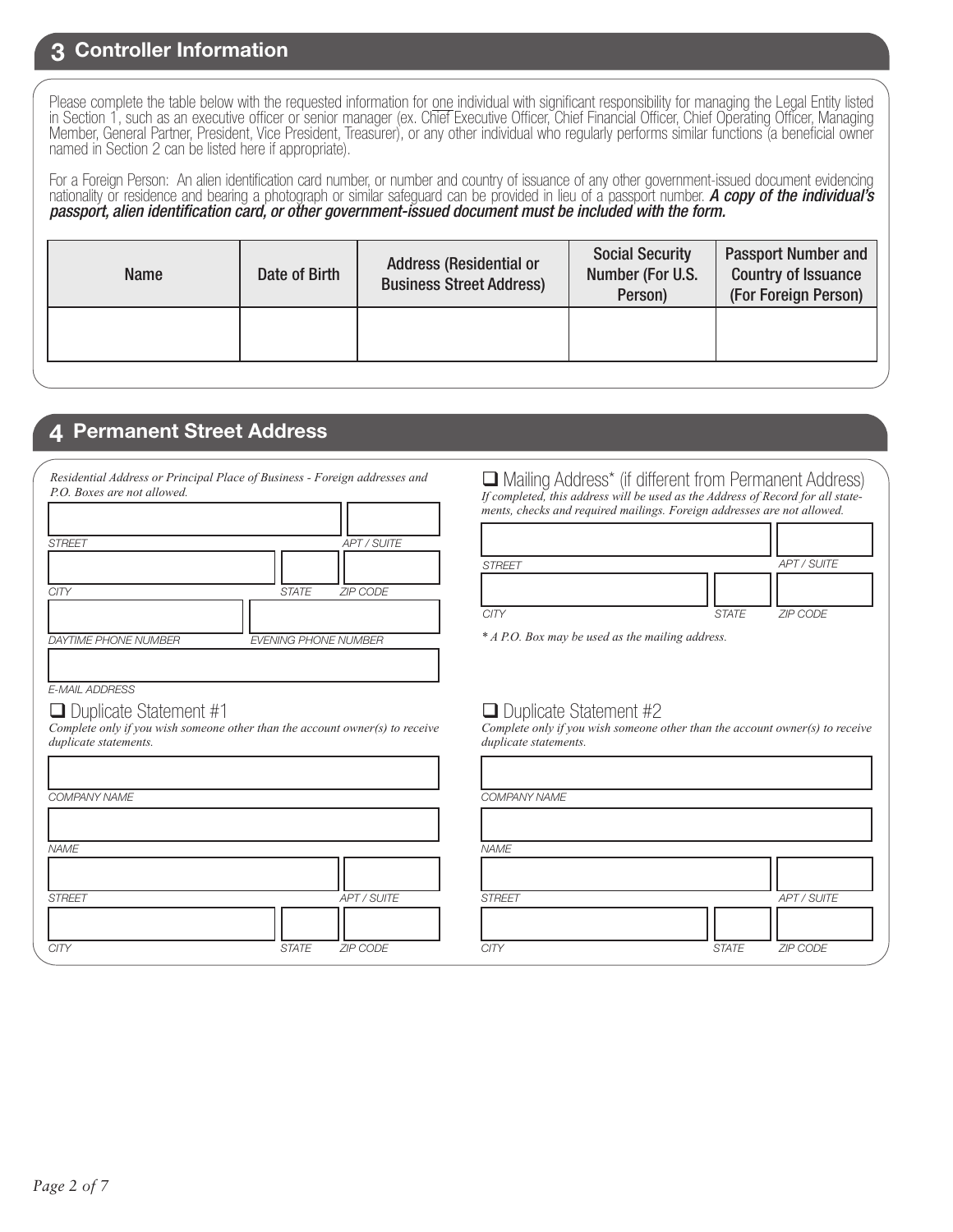# **5 Cost Basis Method**

| The Cost Basis Method you elect applies to all covered shares acquired from January 1, 2012 forward and to all identically registered existing and<br>future accounts you may establish, unless otherwise noted. The Cost Basis Method you select will determine the order in which shares are redeemed<br>and how your cost basis information is calculated and subsequently reported to you and to the Internal Revenue Service (IRS). Please consult<br>your tax advisor to determine which Cost Basis Method best suits your specific situation. If you do not elect a Cost Basis Method,<br>your account will default to Average Cost.<br><b>Primary Method (Select only one)</b><br>$\Box$ Average Cost – averages the purchase price of acquired shares<br>$\Box$ First In, First Out – oldest shares are redeemed first<br>$\Box$ Last In, First Out – newest shares are redeemed first<br>$\Box$ Low Cost – least expensive shares are redeemed first<br>$\Box$ High Cost – most expensive shares are redeemed first<br>□ Loss/Gain Utilization – depletes shares with losses prior to shares with gains and short-term shares prior to long-term shares<br>$\Box$ Specific Lot Identification – you must specify the share lots to be sold at the time of a redemption (This method requires you elect<br>a Secondary Method below, which will be used for systematic redemptions and in the event the lots you designate for a redemption are<br>unavailable.)<br>Secondary Method - applies only if Specific Lot Identification was elected as the Primary Method (Select only one)<br>$\Box$ First In, First Out<br>$\Box$ Last In, First Out<br>$\Box$ Low Cost<br>$\Box$ High Cost<br>Loss/Gain Utilization<br>Note: If a Secondary Method is not elected, First In, First Out will be used. |                                                                                            |                           |        |                              |        |  |
|-------------------------------------------------------------------------------------------------------------------------------------------------------------------------------------------------------------------------------------------------------------------------------------------------------------------------------------------------------------------------------------------------------------------------------------------------------------------------------------------------------------------------------------------------------------------------------------------------------------------------------------------------------------------------------------------------------------------------------------------------------------------------------------------------------------------------------------------------------------------------------------------------------------------------------------------------------------------------------------------------------------------------------------------------------------------------------------------------------------------------------------------------------------------------------------------------------------------------------------------------------------------------------------------------------------------------------------------------------------------------------------------------------------------------------------------------------------------------------------------------------------------------------------------------------------------------------------------------------------------------------------------------------------------------------------------------------------------------------------------------------------------------------------------------------------|--------------------------------------------------------------------------------------------|---------------------------|--------|------------------------------|--------|--|
| <b>6 Investment and Distribution Options</b>                                                                                                                                                                                                                                                                                                                                                                                                                                                                                                                                                                                                                                                                                                                                                                                                                                                                                                                                                                                                                                                                                                                                                                                                                                                                                                                                                                                                                                                                                                                                                                                                                                                                                                                                                                |                                                                                            |                           |        |                              |        |  |
| $\Box$ By check: Make check payable to the Hood River Funds.<br>Note: All checks must be in U.S. Dollars drawn on a domestic bank. The Fund will not accept payment in cash or money orders. The Fund does<br>not accept post dated checks or any conditional order or payment. To prevent check fraud, the Fund will not accept third party checks, Treasury<br>checks, credit card checks, traveler's checks or starter checks for the purchase of shares.<br>$\Box$ By wire: Call 800-497-2960.<br>Note: A completed application is required in advance of a wire.                                                                                                                                                                                                                                                                                                                                                                                                                                                                                                                                                                                                                                                                                                                                                                                                                                                                                                                                                                                                                                                                                                                                                                                                                                       |                                                                                            |                           |        |                              |        |  |
|                                                                                                                                                                                                                                                                                                                                                                                                                                                                                                                                                                                                                                                                                                                                                                                                                                                                                                                                                                                                                                                                                                                                                                                                                                                                                                                                                                                                                                                                                                                                                                                                                                                                                                                                                                                                             | <b>Investment Amount</b><br>\$25,000 Minimum - Institutional<br>\$1,000 Minimum - Investor | Capital Gains<br>Reinvest | Cash*  | <b>Dividends</b><br>Reinvest | Cash*  |  |
| $\Box$ Hood River International Opportunity<br><b>Fund Investor Shares</b>                                                                                                                                                                                                                                                                                                                                                                                                                                                                                                                                                                                                                                                                                                                                                                                                                                                                                                                                                                                                                                                                                                                                                                                                                                                                                                                                                                                                                                                                                                                                                                                                                                                                                                                                  | $\mathcal{P}$                                                                              | $\Box$                    | $\Box$ | □                            | $\Box$ |  |
| $\Box$ Hood River International Opportunity<br><b>Fund Institutional Shares</b>                                                                                                                                                                                                                                                                                                                                                                                                                                                                                                                                                                                                                                                                                                                                                                                                                                                                                                                                                                                                                                                                                                                                                                                                                                                                                                                                                                                                                                                                                                                                                                                                                                                                                                                             | \$                                                                                         | ❏                         | ш      |                              | $\Box$ |  |
| $\Box$ Hood River International Opportunity<br><b>Fund Retirement Shares</b>                                                                                                                                                                                                                                                                                                                                                                                                                                                                                                                                                                                                                                                                                                                                                                                                                                                                                                                                                                                                                                                                                                                                                                                                                                                                                                                                                                                                                                                                                                                                                                                                                                                                                                                                | \$                                                                                         | ❏                         | □      | ப                            |        |  |

|  | □ Hood River Small-Cap Growth |  |
|--|-------------------------------|--|
|  | <b>Fund Investor Shares</b>   |  |

|  |                                  |  | □ Hood River Small-Cap Growth |
|--|----------------------------------|--|-------------------------------|
|  | <b>Fund Institutional Shares</b> |  |                               |

| If nothing is selected, capital gains and dividends will be reinvested. |  |  |  |  |  |  |  |
|-------------------------------------------------------------------------|--|--|--|--|--|--|--|
|-------------------------------------------------------------------------|--|--|--|--|--|--|--|

\*Cash distribution should be paid by (select one):  $\Box$  Check to Address of Record  $\Box$  ACH to Bank of Record *Valid Voided Check or Savings Deposit Slip Needed*

 $\mathcal{L}$ 

 $\mathcal{L}$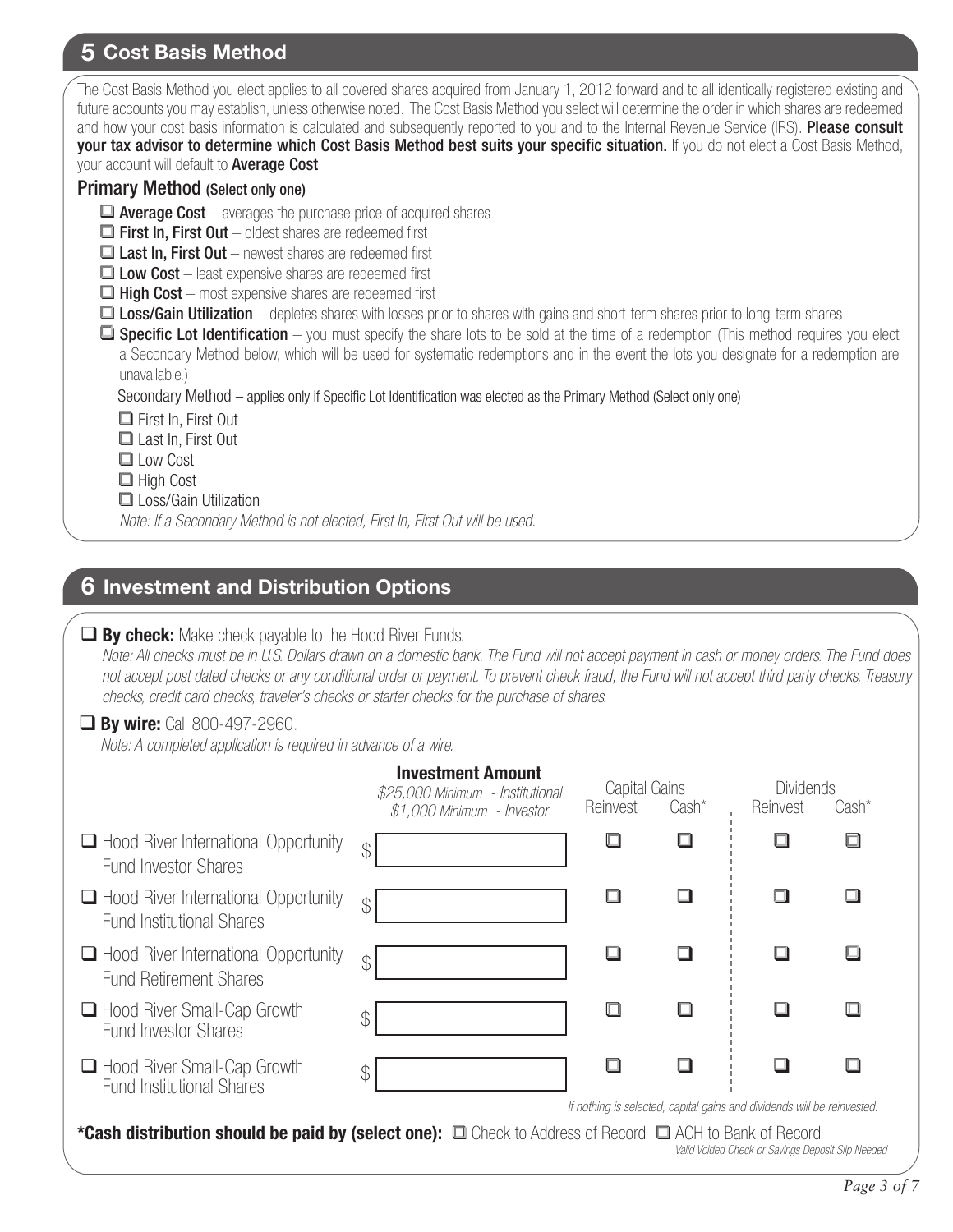### **7 Automatic Investment Plan (AIP)**

*Your signed Application must be received up to 7 business days prior to initial transaction.*

If you choose this option, funds will be automatically transferred from your bank account. Please attach a voided check or savings deposit slip to Section 10 of this application. We are unable to debit mutual fund or pass-through ("for further credit") accounts.

# **Draw money for my AIP (check one):**  $\Box$  Monthly  $\Box$  Bi-Monthly  $\Box$  Quarterly  $\Box$  Semi-Annually  $\Box$  Annually

*\$50 minimum*

| Hood River International |  |
|--------------------------|--|
| <b>Opportunity Fund</b>  |  |
| <b>Investor Shares</b>   |  |

- $\Box$  Ho Opportunity Fund Institutional  $S$
- $\Box$  Ho Opportunity Fund Retirement
- $\Box$  He Fund Investor Shares
- $\Box$  Hood River Small Fund Institutional Shares

*If no option is selected, the frequency will default to monthly.*

| $\Box$ Hood River International<br>Opportunity Fund<br><b>Investor Shares</b>                                                            | <b>AMOUNT PER DRAW</b> | <b>AIP START MONTH</b> | <b>AIP START DAY</b> |
|------------------------------------------------------------------------------------------------------------------------------------------|------------------------|------------------------|----------------------|
| $\Box$ Hood River International<br>Opportunity Fund Institutional<br><b>Shares</b>                                                       | <b>AMOUNT PER DRAW</b> | <b>AIP START MONTH</b> | <b>AIP START DAY</b> |
| Hood River International<br><b>Opportunity Fund Retirement</b><br><b>Shares</b>                                                          | <b>AMOUNT PER DRAW</b> | <b>AIP START MONTH</b> | <b>AIP START DAY</b> |
| □ Hood River Small-Cap Growth<br><b>Fund Investor Shares</b>                                                                             | <b>AMOUNT PER DRAW</b> | <b>AIP START MONTH</b> | <b>AIP START DAY</b> |
| □ Hood River Small-Cap Growth<br><b>Fund Institutional Shares</b>                                                                        | <b>AMOUNT PER DRAW</b> | <b>AIP START MONTH</b> | <b>AIP START DAY</b> |
| Please keep in mind that:<br>• There is a fee if the automatic purchase cannot be made (assessed by redeeming shares from your account). |                        |                        |                      |

• Participation in the plan will be terminated upon redemption of all shares.

#### **8 Telephone Options**

You have the ability to make telephone purchases\* or redemptions\* per the prospectus by checking the box below. See the prospectus for minimum and maximum amounts. *\* You must provide bank instructions and a voided check or savings deposit slip in Section 10.* 

#### **I accept telephone transaction privileges.**

*Should you wish to add the options at a later date, a signature guarantee may be required. Please refer to the prospectus or call our shareholder services department for more information.*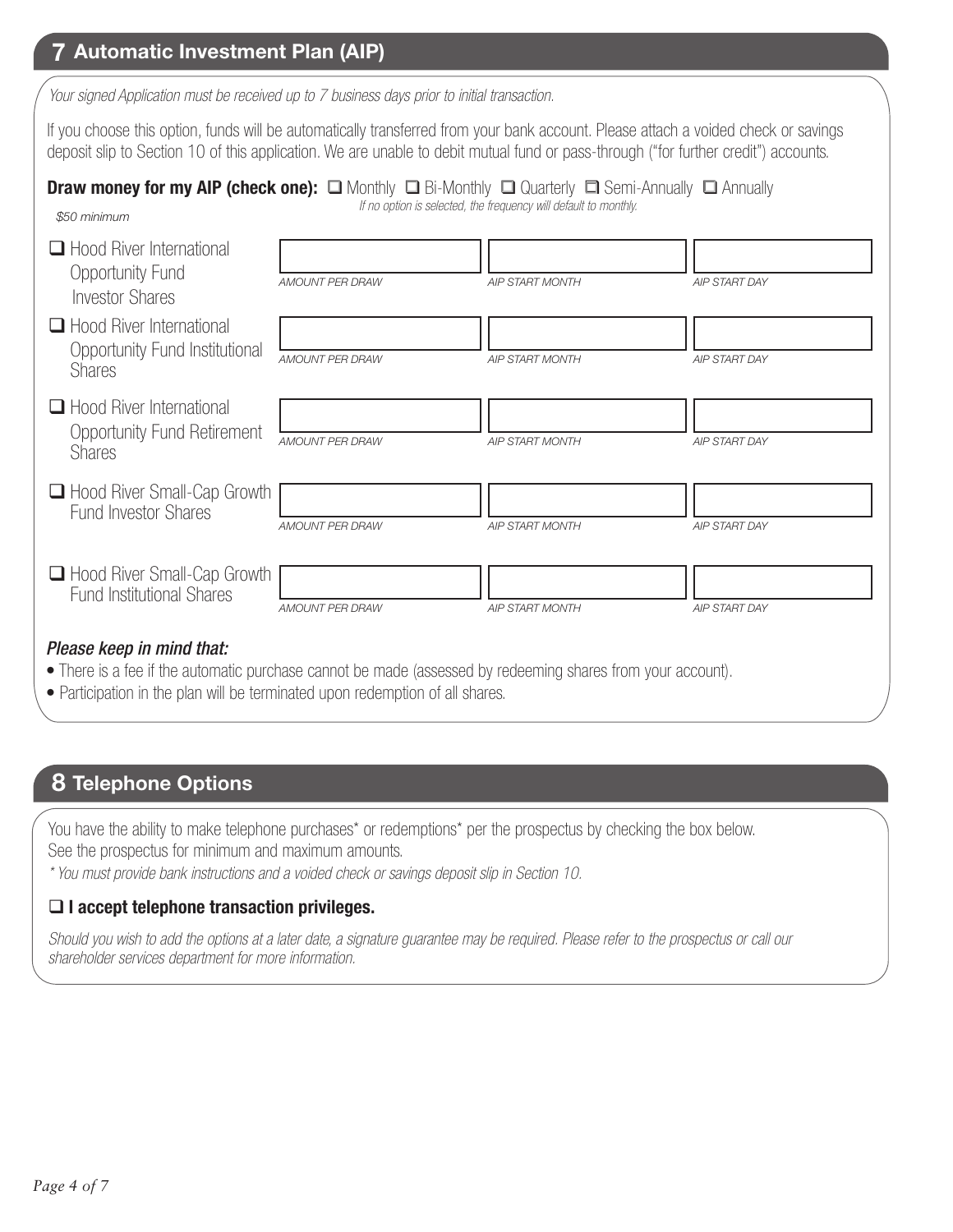## **9 Systematic Withdrawal Plan (SWP)**

*Your signed Application must be received at least 15 calendar days prior to initial transaction.*

Systematic Withdrawal Plan (SWP) \$100 minimum and \$10,000 account value minimum – permits the automatic withdrawal of funds.

 $\Box$  Payments will be mailed to address in Section 4.

 Payments will be deposited directly into your bank account. Please attach a voided check or savings deposit slip to Section 10 of this application. We are unable to credit mutual fund or pass-through ("for further credit") accounts.

#### **Make payments**  Monthly **Q** Bi-Monthly **Q** Quarterly **Q** Semi-Annually **Q** Annually **starting with the month given here:**

| $\Box$ Hood River International<br>Opportunity Fund<br><b>Investor Shares</b>          | <b>AMOUNT PER DRAW</b> | <b>SWP START MONTH</b> | <b>SWP START DAY</b> |
|----------------------------------------------------------------------------------------|------------------------|------------------------|----------------------|
| $\Box$ Hood River International<br>Opportunity Fund Institutional<br><b>Shares</b>     | <b>AMOUNT PER DRAW</b> | <b>SWP START MONTH</b> | <b>SWP START DAY</b> |
| $\Box$ Hood River International<br><b>Opportunity Fund Retirement</b><br><b>Shares</b> | <b>AMOUNT PER DRAW</b> | <b>SWP START MONTH</b> | <b>SWP START DAY</b> |
| □ Hood River Small-Cap Growth<br><b>Fund Investor Shares</b>                           | <b>AMOUNT PER DRAW</b> | <b>SWP START MONTH</b> | <b>SWP START DAY</b> |
| □ Hood River Small-Cap Growth<br><b>Fund Institutional Shares</b>                      | AMOUNT PER DRAW        | <b>SWP START MONTH</b> | <b>SWP START DAY</b> |

#### **10 Bank Information**

| attach a voided check or<br>preprinted savings deposit<br>slip. We are unable to debit<br>or credit mutual fund, or<br>pass-through ("for further<br>credit") accounts. Please<br>contact your financial<br>institution to determine<br>if it participates in the<br>Automated Clearing House<br>System (ACH). | 123 Main St.<br>Anytown, USA 12345<br>Pay to the order of<br>Merno | Sianed          | XXII 485 |  |
|----------------------------------------------------------------------------------------------------------------------------------------------------------------------------------------------------------------------------------------------------------------------------------------------------------------|--------------------------------------------------------------------|-----------------|----------|--|
|                                                                                                                                                                                                                                                                                                                | (美国首席官师后学道)。                                                       | : 1234567856784 |          |  |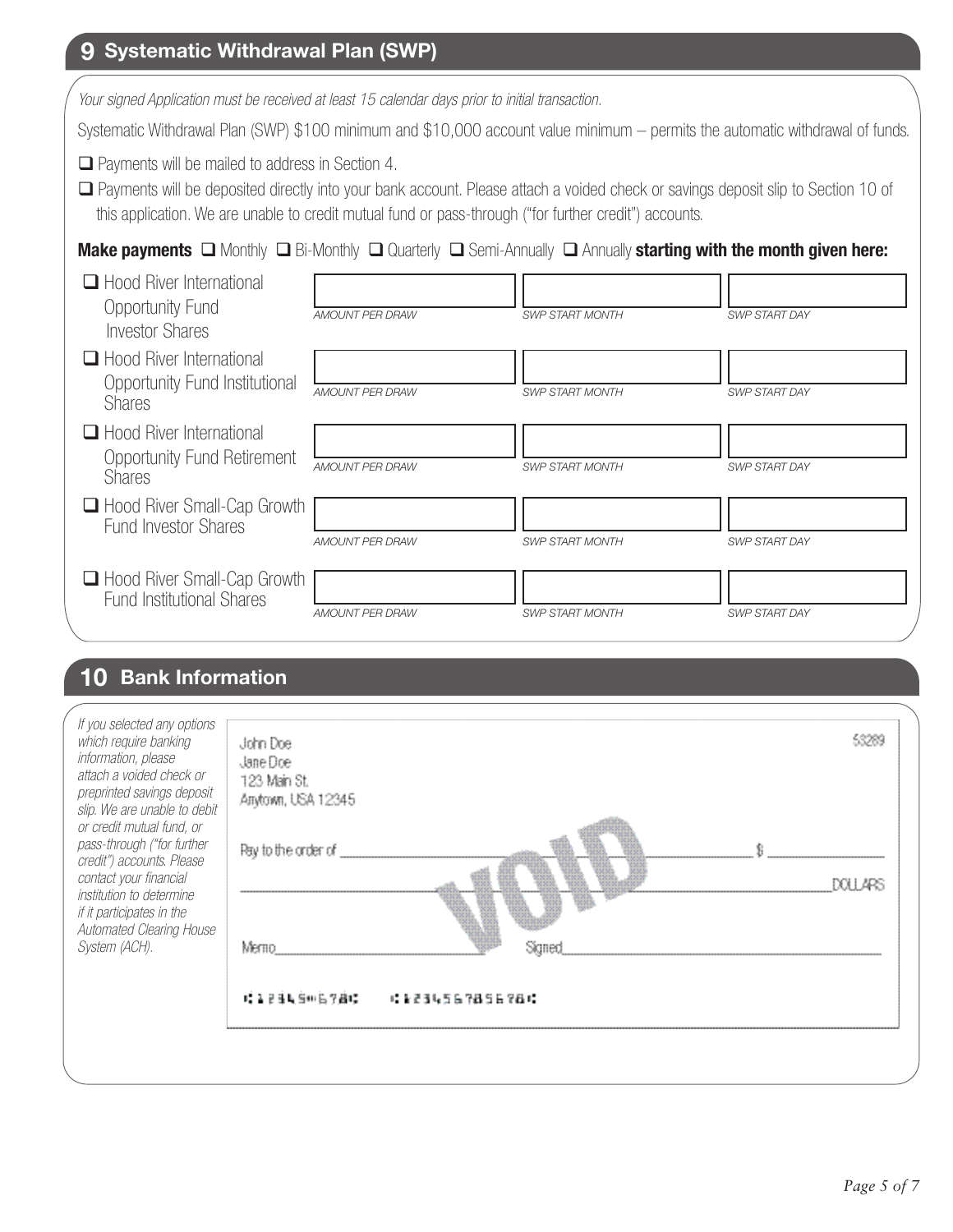#### **11 Signature and Certification Required by the Internal Revenue Service**

I have received and understand the prospectus for the Hood River Funds (the "Fund"). I understand the Fund's investment objectives and policies and agree to be bound by the terms of the prospectus. I have received the Fund's Privacy Policy. I acknowledge and consent to the householding (i.e., consolidation of mailings) of regulatory documents such as prospectuses, shareholder reports, proxy statements, and other similar documents. I may contact the Fund to revoke my consent. I agree to notify the Fund of any errors or discrepancies within 45 days after the date of the statement confirming a transaction. The statement will be deemed to be correct, and the Fund and its transfer agent shall not be liable, if I fail to notify the Fund within such time period. I certify that I am of legal age and have the legal capacity to make this purchase.

The Fund, its transfer agent, and any of their respective agents or affiliates will not be responsible for banking system delays beyond their control. By completing the banking sections of this application, I authorize my bank to honor all entries to my bank account initiated through U.S. Bank, N.A., on behalf of the applicable Fund. The Fund, its transfer agent, and any of their respective agents or affiliates will not be liable for acting upon instructions believed to be genuine and in accordance with the procedures described in the prospectus or the rules of the Automated Clearing House. When AIP or Telephone Purchase transactions are presented, sufficient funds must be in my account to pay them. I agree that my bank's treatment and rights to respect each entry shall be the same as if it were signed by me personally. I agree that if any such entries are not honored with good or sufficient cause, my bank shall be under no liability whatsoever. I further agree that any such authorization, unless previously terminated by my bank in writing, is to remain in effect until the Fund's transfer agent receives and has had reasonable amount of time to act upon a written notice of revocation.

I understand that my mutual fund account assets may be transferred to my state of residence if no activity occurs within my account during the inactivity period specified in my State's abandoned property laws.

**Under penalty of perjury, I certify that (1) the Social Security or taxpayer identification number shown on this form is my correct taxpayer identification number, and (2) I am not subject to backup withholding as a result of either being exempt from backup withholding, not being notified by the IRS of a failure to report all interest or dividends, or the IRS has notified me that I am no longer subject to backup withholding, (3) I am a U.S. person (including a U.S. resident alien), and (4) I am exempt from FATCA reporting.** *(Cross out item 2 above if you have been notified by the IRS that you are currently subject to backup withholding due to a failure to report all interest and dividends.)*

**The IRS does not require your consent to any provision of this document other than the certifications required to avoid backup withholding.**

**I hereby certify that to the best of my knowledge, the information provided about me, and the information provided about the beneficial owner(s) and/or the individual with control over the legal entity is complete and correct.** 

*PRINTED NAME OF AUTHORIZED SIGNER*

*SIGNATURE OF AUTHORIZED SIGNER DATE (MM/DD/YYYY)*

#### **12 Dealer Information**

| <b>DEALER NAME</b>                                                                                                                                                                                     |                  | REPRESENTATIVE'S LAST NAME                                                                                                                                                          | <b>FIRST NAME</b> | M.I. |
|--------------------------------------------------------------------------------------------------------------------------------------------------------------------------------------------------------|------------------|-------------------------------------------------------------------------------------------------------------------------------------------------------------------------------------|-------------------|------|
|                                                                                                                                                                                                        |                  |                                                                                                                                                                                     |                   |      |
| <b>DEALER'S ID</b>                                                                                                                                                                                     | <b>BRANCH ID</b> | <b>REPRESENTATIVE'S ID</b>                                                                                                                                                          |                   |      |
| <b>DEALER HEAD OFFICE INFORMATION:</b>                                                                                                                                                                 |                  | <b>REPRESENTATIVE BRANCH OFFICE INFORMATION:</b>                                                                                                                                    |                   |      |
| <b>ADDRESS</b>                                                                                                                                                                                         |                  | <b>ADDRESS</b>                                                                                                                                                                      |                   | CODE |
| CITY / STATE / ZIP                                                                                                                                                                                     |                  | CITY / STATE / ZIP                                                                                                                                                                  |                   |      |
| <b>TELEPHONE NUMBER</b>                                                                                                                                                                                |                  | <b>TELEPHONE NUMBER</b>                                                                                                                                                             |                   |      |
| Before you mail, have you:                                                                                                                                                                             |                  |                                                                                                                                                                                     |                   |      |
| □ Completed all USA PATRIOT Act required information?<br>- Tax ID Number in Section 1?<br>- Permanent street address in Section 4?<br>$\Box$ Enclosed your check made payable to the Hood River Funds? |                  | $\Box$ Included a voided check or savings deposit slip, if applicable?<br>$\Box$ Signed your application in Section 11?<br>$\Box$ Enclosed additional documentation, if applicable? |                   |      |
|                                                                                                                                                                                                        |                  | For additional information please call toll-free 800-497-2960.                                                                                                                      |                   |      |